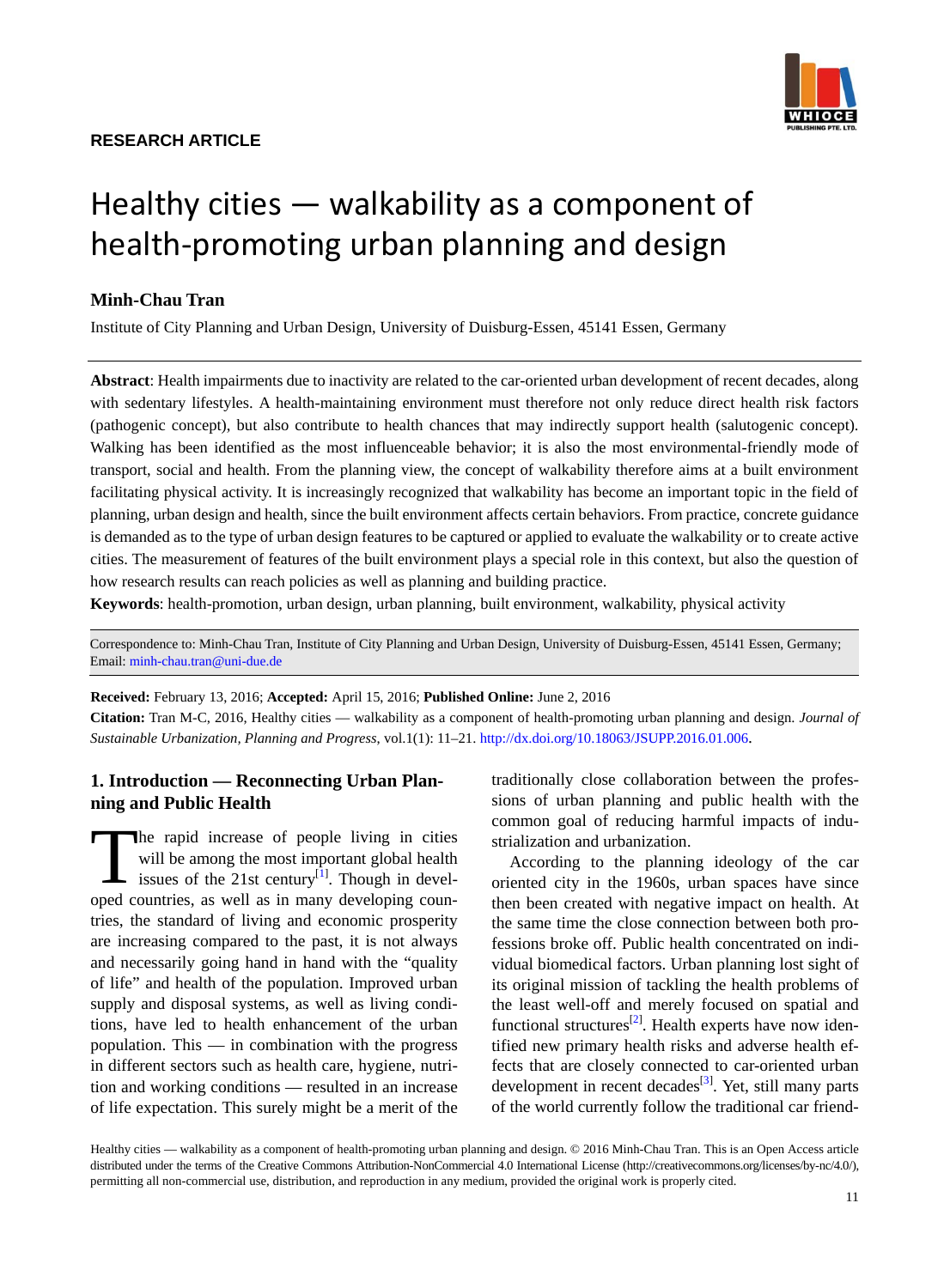ly city model with separation of functions and sprawl, ignoring human scale and resulting in oversized roads for motorized individual traffic. Since in many countries development and modernity are still associated with technology, external financing favors large construction projects such as urban highways, elevated pedestrian pathways or skyways<sup>[4]</sup> [\(Figure 1\)](#page-1-0).

This has resulted in unhealthy living environments due to congestion, noise emissions, street fatalities, increase of  $CO<sub>2</sub>$  and global greenhouse gases, and at the same time support unsustainable, inactive lifestyles and inequity in street use. In cities of northern China, levels of the most dangerous particulates reach almost 50 times of the maximum limits stipulated by the World Health Organization<sup>[\[5\]](#page-8-4)</sup>. As a result, there has been a shift from primarily infectious diseases to more non-communicable chronic diseases such as cardiovascular disease, diabetes or neurological dis-orders<sup>[\[6\]](#page-8-5)</sup>. There is also a lack of social interactions in cities that evidently increases mortality risk significantly<sup>[7]</sup>. Moreover, a continuous increase of obesity around the world within the last decades is associated with the built environment<sup> $[8,9]$  $[8,9]$ </sup>. This is not only observed in Western countries but also in China, Viet-nam or India<sup>[\[10\]](#page-8-9)</sup>. "Yet health policies in most rapidly urbanizing countries remain dominated by disease-focused solutions that ignore the social and physical environment. As a result, health problems

persist, and health inequities have increased"<sup>[\[1\]](#page-8-0)</sup>. From an individual point of view, health development leads apart from reduced life span to reduced quality of life. From a social point of view, it is the high financial burden of the health care system, which leads to growing research in this field.

Because negative health developments still proceed in many developing countries which run parallel to urbanization processes, even though with a time lag compared to developed countries, the challenges, effects and health outcomes worldwide are expected to be comparable in spite of differences in spatial scale and size. However, the strategies and policies to tackle these health issues are different due to culture and mentality.

The causes for health and illnesses cannot be explained on an individual level anymore. Rather, it is found that health occurs as an interaction between individual, social and built environment. Individual measures alone are not sufficient to allow urban population to lead a healthy lifestyle. Rather, fundamental environmental changes are necessary in order to permanently establish healthy behavior for all $^{[11]}$  $^{[11]}$  $^{[11]}$ . A health-maintaining environment must therefore not only reduce direct health risk factors such as noise and particular matter (pathogenic concept), but also contribute to health chances that may indirectly promote healthy behavior (salutogenic concept) on which the

<span id="page-1-0"></span>

**Figure 1.** Car-oriented urban development in Shanghai (Source: Alexander Schmidt)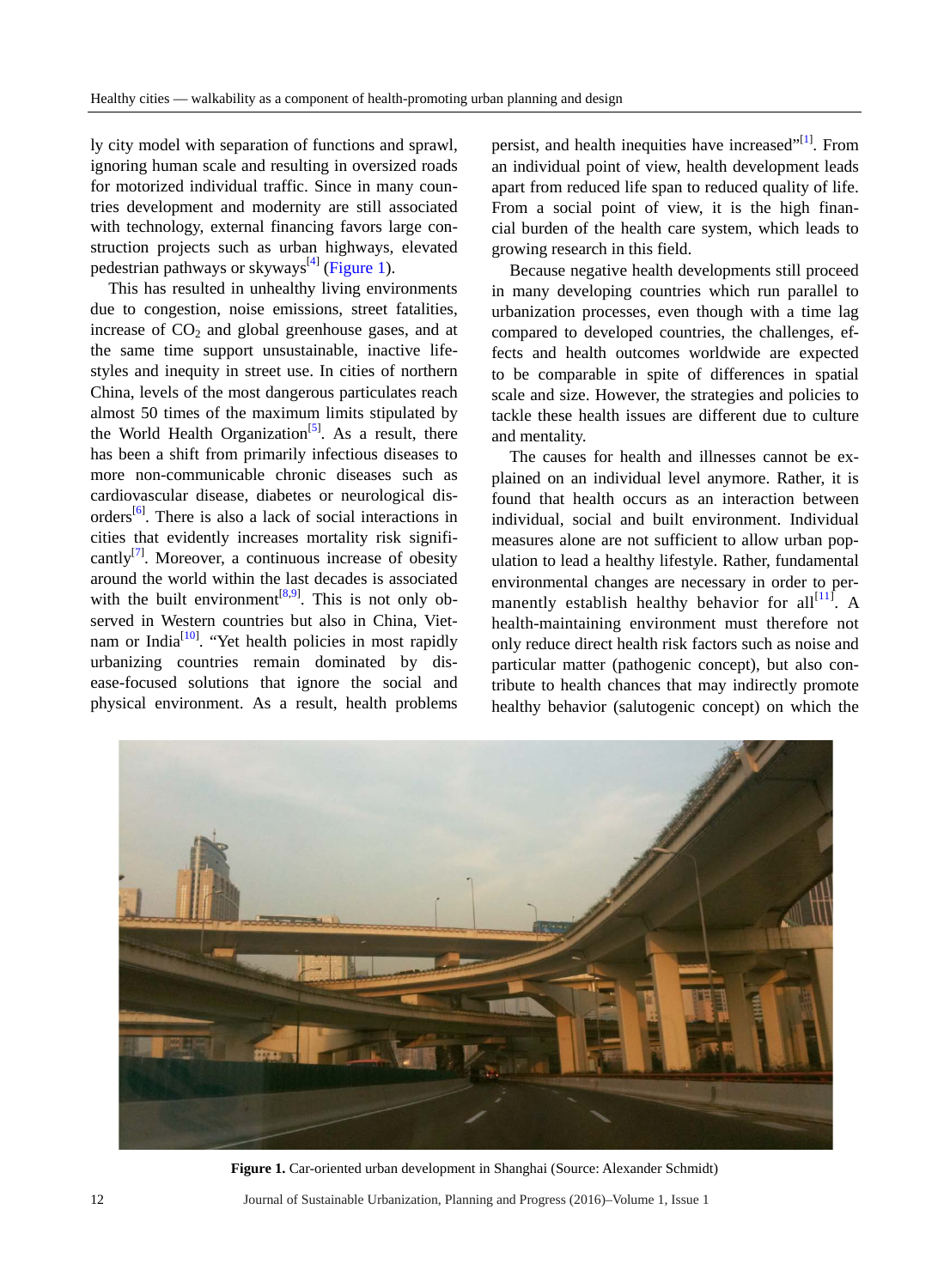focus of this article is explained here. The health promoting city not only stays an issue for the health sector but is also part of the mission statement of a sustainable urban development.

This article primarily deals with the concept of walkability and outlines an overview of the walkability research. Based on current studies, it is exemplified by the type of features of the built environment, the level of walkability that can be identified, the challenges of creating activity-friendly cities and neighborhoods, and approach of the research results that are able to satisfy the policy as well as planning and urban design practices.

# **2. Conceptual Issues – Health-Related Factors in Urban Planning**

A comprehensive understanding of urban structure, design of spaces and city planning processes as critical determinants of population health is crucial $[12]$ . On World Health Day 2010, the World Health Organization recommended the following five calls to action to build a healthy and safe urban environment: (i) promote urban planning for healthy behaviors and safety, (ii) improve urban living conditions, (iii) ensure participatory urban governance, (iv) build inclusive cities that are accessible and age-friendly, and (v) make urban areas resilient to emergencies and disasters $^{[13]}$  $^{[13]}$  $^{[13]}$ . To address the lack of a conceptual framework for integrating health into spatial planning decisions, Barton<sup>[\[14\]](#page-8-13)</sup> developed a conceptual model of settlements that places human health and well-being at its heart [\(Figure 2\)](#page-2-0). The model combines an ecosystem analysis expressing the relationship between people and their environment with a public health approach, which identifies the relevant social and environmental determinants of health. This does not include heredity factors since the focus of this health map is on the social and environmental determinants of health $[14]$ .

Regarding the effects of the built environment on health, numerous evidence-based findings exist<sup>[\[16,](#page-8-14)[17\]](#page-8-15)</sup>. For example, individual behavior and lifestyle are affected by the presence, safety and quality of routes and uses, by the density and structure of cities, and by the distances to certain destinations. Broader environmental conditions, including air, water, soil and climate, are affected by planning policy and can even be critical to health in some contexts $^{[18]}$  $^{[18]}$  $^{[18]}$ . A study lead by WHO identified twelve health objectives for planning, related to equity, exercise, social cohesion, housing, work, accessibility, food, safety, air quality,

<span id="page-2-0"></span>

Figure 2. Health map. Own illustration based on Barton<sup>[14]</sup> developed from the model by Dahlgren and Whitehead<sup>[15]</sup>.

water, earth and climate<sup>[\[19\]](#page-8-18)</sup>. This provides an agenda for analyzing health impacts. A holistic approach for health promoting urban planning should ideally consider all of these factors and at the same time integrate their interrelations.

Since this article represents the urban design perspective, further focus lies on the sphere of the built environment<sup>[\[20\]](#page-8-19)</sup>. The built environment of a city incorporates not only buildings, streets, squares, and green spaces as well as urban planning features like land use, density, infrastructures and transportation systems, but also urban structures and urban form.

## **3. From Car-oriented to Health-promoting Active Cities and Neighborhoods**

It has been proved that health derives from the interaction between the individual and its social and built environment<sup>[\[19,](#page-8-18)[21\]](#page-9-0)</sup>. Car-oriented urban spaces increasingly impede daily physical activity, coincidently with our modern inactive lifestyles. The lack of green open spaces, for sojourn and physical activity and safe traffic areas for environmental-friendly local mobility negatively affects the health and quality of life of city dwellers. This results from a minimum of daily wa- $lks^{[22]}$  $lks^{[22]}$  $lks^{[22]}$ . In many countries 80% of adults do not achieve the recommended level of activity of 150 minutes of exercise a week<sup>[\[23\]](#page-9-2)</sup>. Correlations between the lack of exercise and a high risk, for example, of developing cardiovascular disease and cancer, are well known<sup>[24]</sup>. Lack of physical activity is the developed world's fourth largest risk of death after smoking, high blood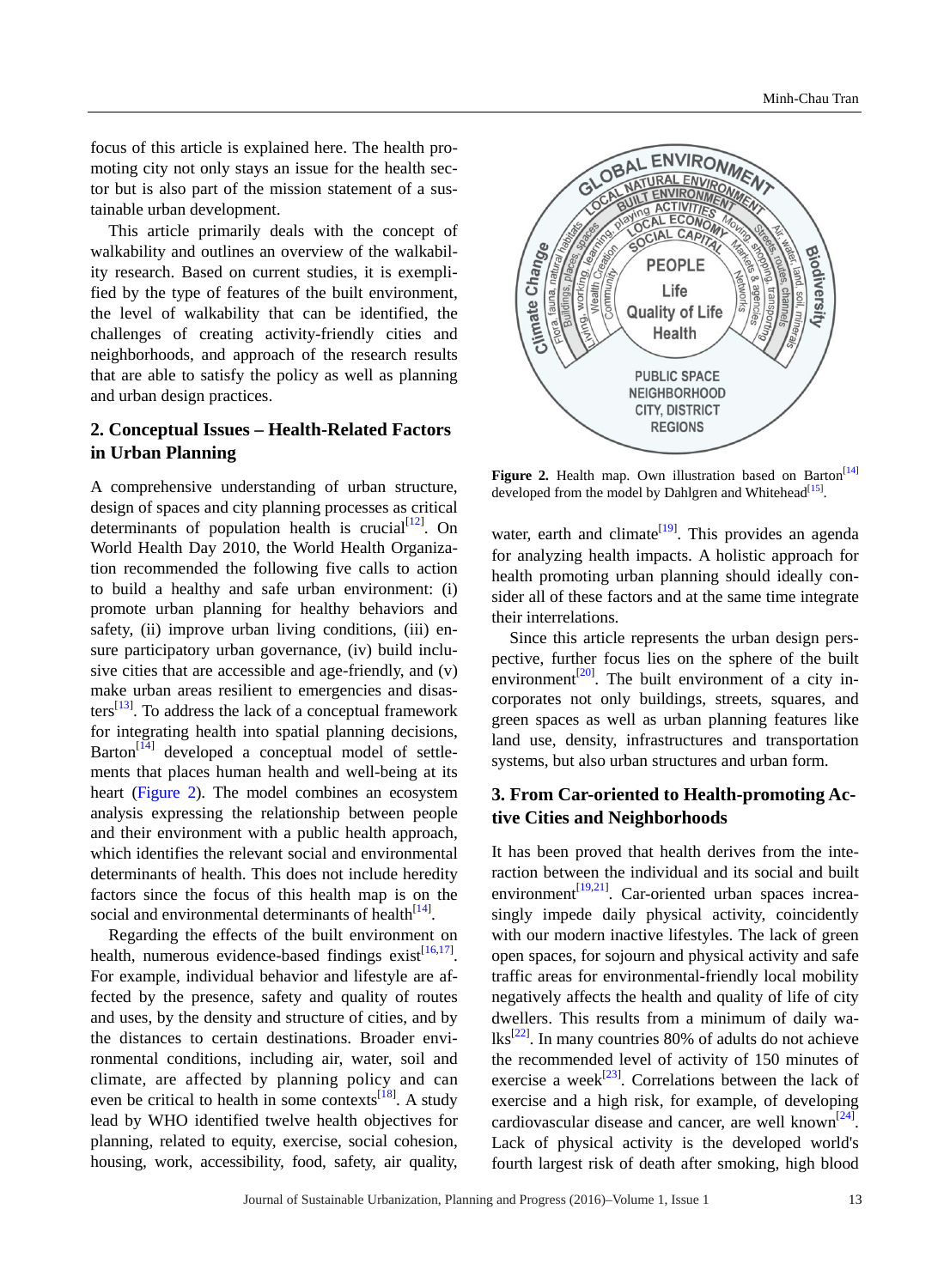pressure and overweight/obesity<sup>[\[25\]](#page-9-4)</sup>.

Walking has been identified as the movement behavior that can be influenced most easily and is also the most common and simplest form of physical activity. It is increasingly recognized that the pedestrian is not only an important object of traffic planning and that walking is more than just another form of mobility; it is also a human behavior and thus has internationally become an important topic in the field of urban planning, urban design, mobility and health, since the built environment affects behavior<sup>[26]</sup>. Recently, more and more interdisciplinary research is dealing with interrelations among activity-friendly urban spaces and long-term benefits for society $[21]$ . At the same time, the readiness to develop new forms of mobility and the reclaiming of urban spaces for pedestrians and cyclists seem to give additional impetus to this trend [\(Figure 3\)](#page-3-0).

#### **3.1 Walkability — More than Just Walking Friendly**

The concept of walkability pursues a holistic approach and aims at an environment encouraging active living taking into account different spatial levels (macro and micro levels). Generally, walkability describes the level of pedestrian-friendly urban structures and spac-es motivated and promoted active mobility<sup>[27,[28\]](#page-9-7)</sup>. Design recommendations is not limited to using individual measures such as the improvement of traffic lights or speed limits, because it is not only about security for pedestrian traffic, but at the same time about the creation of urbanity, identification and quality of life through activity-friendly public urban spaces.

People who live in a pedestrian-friendly designed environment participate much more in social life and have greater confidence in their environment. That proved a significant gain in "social capital" and thus a better quality of life<sup>[\[29\]](#page-9-8)</sup>. To date, we speak of walka-bility and its different dimensions<sup>[\[30\]](#page-9-9)</sup> [\(Figure 4\)](#page-4-0). Against this backdrop walkability is understood as a comprehensive approach for a livable sustainable city and does not only mean walk-friendliness.

#### **3.2 Walkability Research —A Multidisciplinary Field**

Walkability as a research field was first initiated in public health from concerns about the constantly rising obesity rates worldwide. Since the 1990's multidisciplinary walkability research has accumulated, namely of the Health Sciences as well as the traffic planning and later also of urban planning, especially in English-speaking countries<sup>[9,[31\]](#page-9-10)</sup>. The idea of walking to be facilitated by good planning and urban design is also not new in many countries, e.g. in Ger-many<sup>[\[32](#page-9-11)[–34\]](#page-9-12)</sup>. Although overall awareness of the importance of health in the last three decades has grown in the field of urban planning, walking basically seemed to play a minor role as a mode of transport in planning. Because today in developing countries there is supposedly no direct acute health hazard emanating from the built environment compared to the industrialization phase, "urban planning can apparently (...) only broach health problems as design problems (...) where health is objectified, measurable and generalizable"<sup>[\[35\]](#page-9-13)</sup>.

Walkability research in the fields of traffic planning and health science is therefore focusing strongly on the measurable extent or likelihood of walking in relation to different environmental characteristics based on analysis models<sup>[\[36,](#page-9-14)[37\]](#page-9-15)</sup>. Measuring walking behavior serves to inform policy and planning and to evaluate its impact<sup>[\[38\]](#page-9-16)</sup>. An increased interest in research on an international level was very promising, reinforced by

<span id="page-3-0"></span>

**Figure 3.** Car-oriented street space versus people-oriented street space. (Source: Institute of City Planning and Urban Design)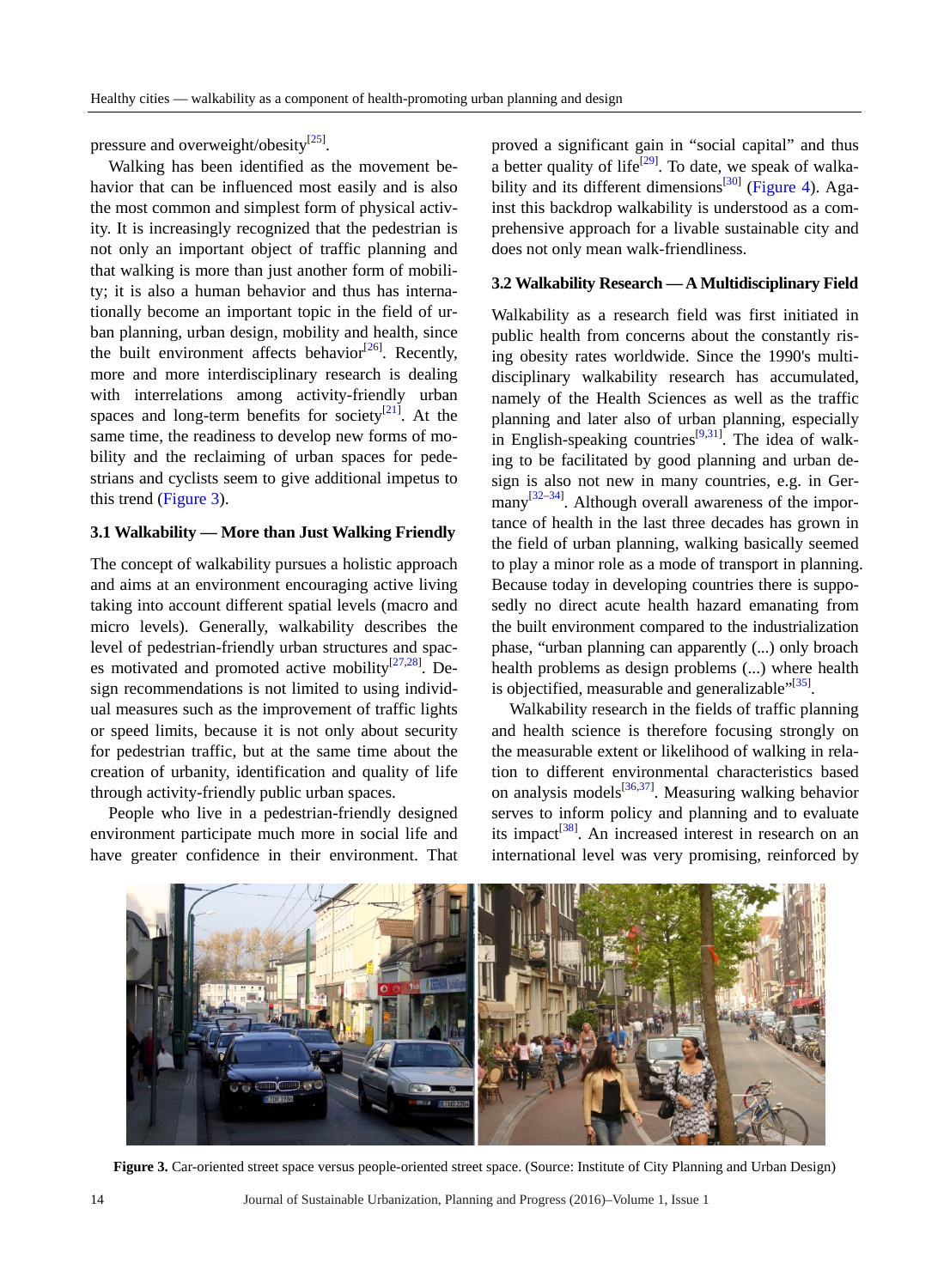<span id="page-4-0"></span>

**Figure 4.** The dimensions of walkability. (Source: Institute of City Planning and Urban Design)

new evaluation methods and technologies<sup>[\[38\]](#page-9-16)</sup>. This research showed, for example, interrelations between population density, connectivity, mixed use and walk frequency<sup>[\[9\]](#page-8-8)</sup>.

These results underpin empirical studies in objectively measurable ways. However, they fall short as urban walking areas are too complex for quantifications. Walking does not comprise only purpose-oriented utilitarian walking, but allowed the utmost spontaneity and communication of all types of mobility.

Therefore, in the field of urban design there are studies that examine the measurable and qualitative characteristics on site<sup>[39]</sup>. Here, subjective qualities such as human scale, transparency and linking street spaces are measured with the objective to establish operational definitions for measuring urban design qualities of these spaces. These qualities are closely linked to basic urban principles that were formulated in various senior key publications in the fields of architecture and urban design, and are still valid to this  $day^{[25,40-42]}$  $day^{[25,40-42]}$  $day^{[25,40-42]}$  $day^{[25,40-42]}$  $day^{[25,40-42]}$ . By observational studies they deal primarily with the influences of urban space on behavior patterns and social activities in order to better understand the use of public spaces.

Finally, the consideration of objectively measured environmental characteristics and the subjective perception of the environment are essential for a more comprehensive understanding of walkability.

## **3.3 Balance Matters — Urban Design Characteristics to Evaluate Walkability and for the Planning of Walkable Neighborhoods**

Despite the increase in evidence-based knowledge and the desire to actively intervene with the help of study results for a change in urban planning policies and practices, there seem to be a lack of clarity about the urban features needed in the weighting to promote active behaviors. Urban planners and policymakers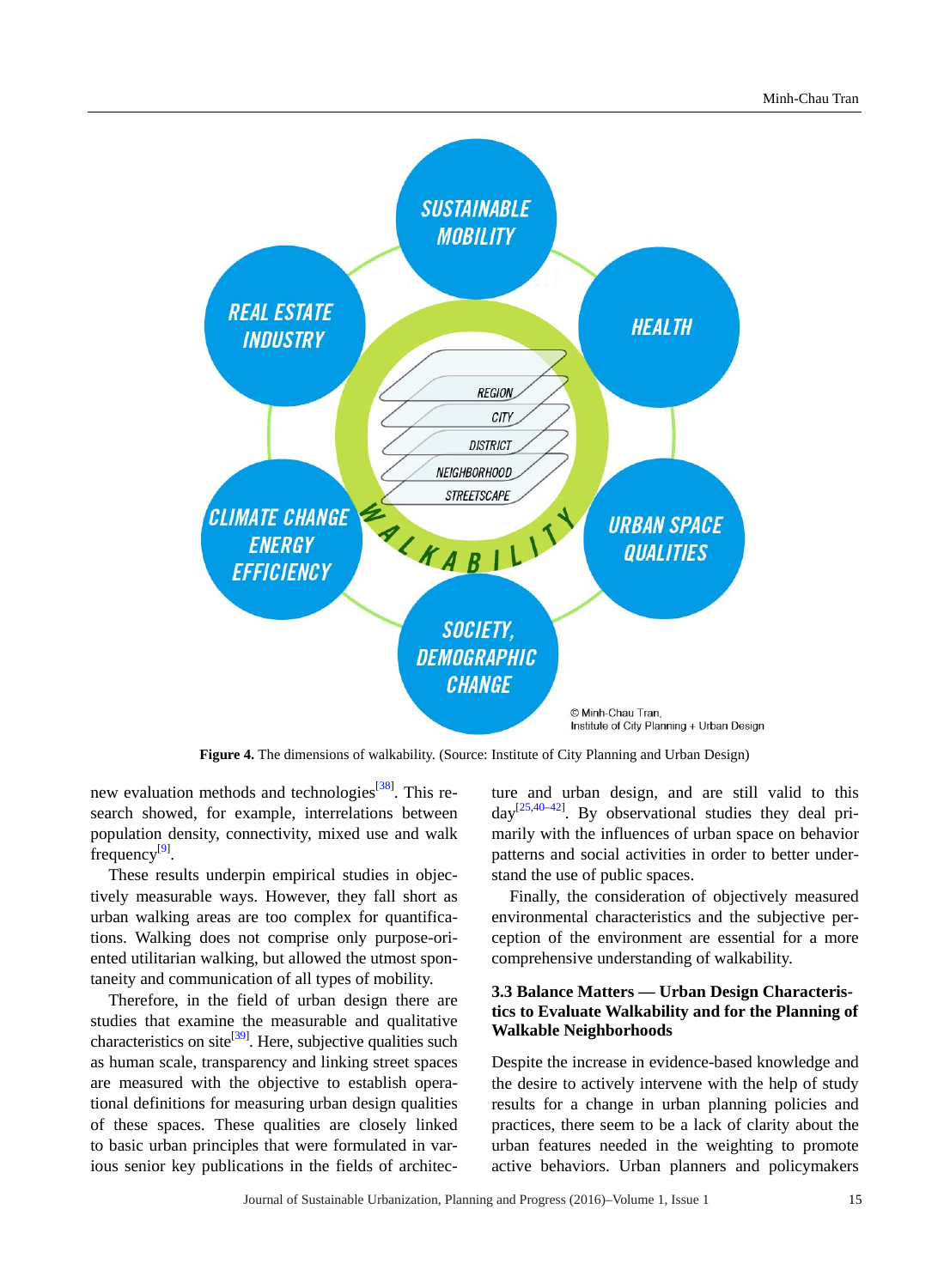call for clear instructions from research regarding principal urban design features that promote health and healthy behavior, such as walking $[43]$ . In addition, it was often unclear about the appropriate methods that should be selected or are present to capture these characteristics best. There are a number of different methods to measure the characteristics of the built environment. This can be divided into three categories: (i) interviews or questionnaires that capture primarily perceptions, (ii) methods that collect (existing) data, often by using geographic information system (GIS) analysis, and (iii) systematic observations or audit  $\text{tools}^{[37,44]}$  $\text{tools}^{[37,44]}$  $\text{tools}^{[37,44]}$ .

#### *The Five "D"s*

Empirically proven criteria for walkability are the five "D"s: Density, Diversity, Design, Destination accessi-bility, Distance to transit<sup>[\[39,](#page-9-17)[45\]](#page-9-22)</sup> [\(Table 1\)](#page-5-0).

The five "D"s have the greatest impact when they act together. It therefore requires a balance of residential use, jobs, services and facilities in the vicinity of public transport stops and within walking radii and a fitting of all these elements in a fine-grained urban environment and in a cityscape that improves walking experience on street scale<sup>[\[39,](#page-9-17)[45\]](#page-9-22)</sup>. In relation to largescale, car-oriented urban structures in the United States or Australia the density and diversity of European towns and cities have considerable potential to promote small-scale mobility in everyday life. Their structures and designs can serve as best examples.

## **4. Case Study on Neighborhood Scale Linking Built Environments with Health Effects**

The current case study presented exemplifies a method applied on neighborhood scale about the connection of built environment features and health effects that could be assessed and evaluated.

This recent study by Sallis and colleagues<sup>[\[46\]](#page-10-0)</sup> aimed at proving the evidence about the connection of built environments and moderate to intense physical activity by studying different built environments across 14 cities in ten middle-income and high-income countries. It was the largest study so far. Through linking objectively measured physical activity with objectively measured built environment features, it was observed that urban environmental factors account for large differences in the physical activity levels of adults.

The analyses were based on the International Physical Activity and Environment Network (IPEN) adult study and included 6822 adults aged 18–66 years. Neighborhoods divided into four different stratification groups were identified in order to maximize variation in neighborhood walkability and socioeconomic status (SES): (i) Higher walkability and higher SES, (ii) higher walkability and lower SES, (iii) lower walkability and higher SES, and (iv) lower walkability

<span id="page-5-0"></span>Table 1. Overview of the five "D"s, the associated indicators and possible methods of measurement. (Source: Compiled on the basis of Ewing/Cervero (2010)<sup>[\[39\]](#page-9-17)</sup>, Campoli (2012)<sup>[\[45\]](#page-9-22)</sup>)

| <b>Criterion</b>                    | <b>Indicator</b>                                                                                                                                                                                                                                                                                                                                                                                                                                                                                                                                                                                                                                                                                                                      | <b>Method</b>                                                                                         |
|-------------------------------------|---------------------------------------------------------------------------------------------------------------------------------------------------------------------------------------------------------------------------------------------------------------------------------------------------------------------------------------------------------------------------------------------------------------------------------------------------------------------------------------------------------------------------------------------------------------------------------------------------------------------------------------------------------------------------------------------------------------------------------------|-------------------------------------------------------------------------------------------------------|
| <b>Density</b>                      | Degree of density, e.g., population, housing units or jobs per hectare or km <sup>2</sup><br>As a measure, which is applicable to many of the characteristics of the built environment, density describes the<br>intensity of a specific element or an activity.                                                                                                                                                                                                                                                                                                                                                                                                                                                                      | e.g., GIS analysis                                                                                    |
| <b>Diversity</b>                    | Level of diversity in land use and thus of people and places (Land use mix)<br>Diversity, or the mix of uses, creates a dense texture of destinations. A good mix of uses as to how residents can<br>find more everyday products and services in their neighborhoods, and do not need to travel by car. The degree<br>of diversity, or how many uses co-exist in one location and how close they are to each other, is crucial.                                                                                                                                                                                                                                                                                                       | e.g., GIS analysis                                                                                    |
| <b>Design</b>                       | Presence and design of streets, walking and cycling paths as well as interconnecting streets<br>To lower vehicle miles traveled (VMT) two strategies are important here: The network of streets (connectivity)<br>in order to shorten travel distances, and creating pedestrian- and cycle-friendly roads to improve the quality of<br>the journey. Intersection density has been identified as one of the most important indicator of the built<br>environment for reducing VMT. Among the "D" variables street design is most difficult to measure due to<br>complexity. It includes, for example, road and sidewalk width, safe crossing opportunities, street accompanying<br>trees, shelter at bus stops and first floor design. | e.g., GIS analysis,<br>on-site assessment<br>by walk audits and<br>checklists.<br>interviews, surveys |
| <b>Destination</b><br>accessibility | Distance or duration to key destinations of daily supply<br>The accessibility of destinations, or how close places are located to destinations people go to most regularly, is<br>most strongly associated with reduced VMT. This variable may be measured by the distance to a central<br>business district, the supply center or by how many jobs or attractions are within a three-minute drive or a<br>fifteen-minute walk                                                                                                                                                                                                                                                                                                        | e.g., GIS analysis,<br>test walks                                                                     |
| Distance to<br>transit              | Distance from the starting point to the nearest public transport stop<br>Distance to transit, or public transit accessibility, is the key to attract more passengers. A dense network of<br>routes and stops will ensure that public transport users have no long distances to travel to or from stops.                                                                                                                                                                                                                                                                                                                                                                                                                               | e.g., GIS analysis,<br>testing, on-site ass-<br>essment                                               |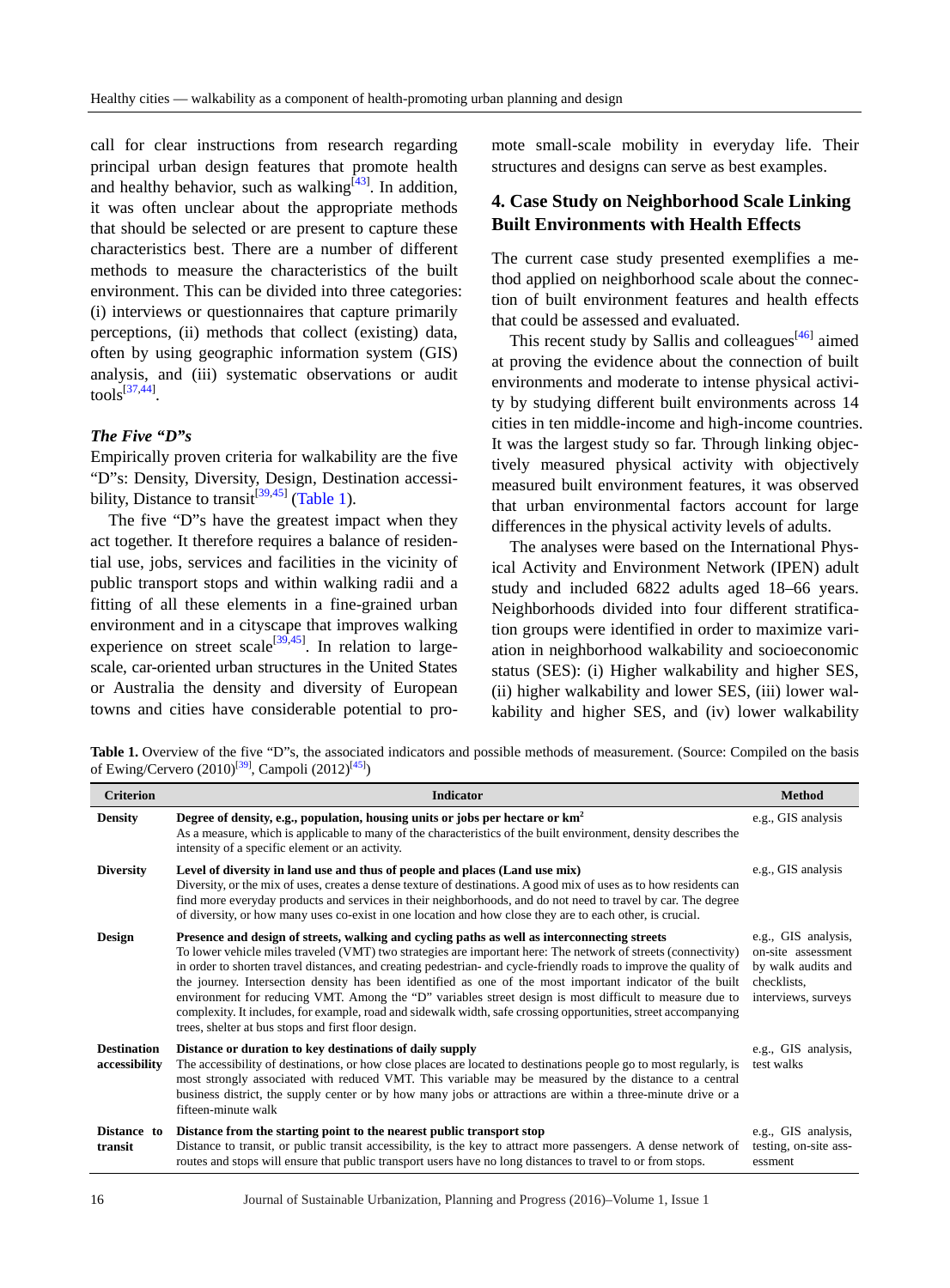and lower SES. The level of walkability was defined by using the neighborhood walkability index score. This included the variables of net residential density, intersection density and mixed land use developed within a geographic information system.

Physical activity was measured by using electronic accelerometers that recorded motion every minute, which is a valid and accepted method. Participants completed a survey and wore the accelerometers for 4 to 7 days around the waist, except during sleep, swimming and showering. Study dates ranged from 2002 to 2011 across countries.

Built environment variables were created with GIS software. Buffers around each participant's home within 0.5 km and 1 km, reachable by the street network, were defined to estimate accessible neighborhood features. The comparable variables used were: net residential density, street intersection density, retail and civic land use ratio to buffer area, public transport density, public park density and distance to nearest transport.

Statistical analysis was carried out to link environmental variables and physical activity (min/day) by implementing generalized additive mixed models. Four variables showed significant positive association with higher physical activity levels: higher residential density; higher number of intersection accessible to pedestrians; higher density of public transport; and more parks within walking distance (0.5 km) that were free and open to all. Mixed use was surprisingly not related to physical activity though this factor is one of the more consistent correlates of physical activity. This is explained by the lack of small scale data and the limitations of GIS measures where the data were based on a number of parcels of land, not on a number of shops or offices which might be more strongly related to use frequency and thus higher activity level.

Further results showed that adults living in walkable neighborhoods were 68–89 min/week more physically active than those in the least activity-friendly neighborhoods. This shows that built environments are able to assist residents to achieve 45%–59% of the recommended 150 min/week $^{[23]}$  $^{[23]}$  $^{[23]}$ . This study showed "clear evidence for the role of the built environment in enhancing physical activity levels for entire populations, across socioeconomic classes and cultures, and thereby preventing non-communicable disease." $[47]$ 

## **5. How to Build Places that Facilitate Active Mobility in Everyday Life?**

An important goal is to have these evidence-based res-

earch results embedded into planning and design practice. The objective of planning science in this field is, *inter alia*, to identify those characteristics and urban design configurations that prompt the decision to move actively and that influence the perception of pedestrians, and to operationalize them for the planning and urban design practice. Besides raising awareness for this topic, other necessary steps include identification and assembling of stakeholders and alliance partners, planning/projection, implementation and operation.

#### **5.1 Methods to Obtain Addressee-focused Arguments**

The challenge, among other things, is to convincingly point out the link between, on the one hand certain urban design and open space configurations, and on the other hand the actual impact on health-promoting behaviors and further social gains. In this policy, the following requirement plays a crucial role: "To what extent the growing social importance of health can be reflected in urban planning itself, (...) ultimately probably depends on whether the health aspect receives political support from local decision-mak-ing bodies." [\[48\]](#page-10-2)

Urban planners and policy makers themselves have pointed out that much practical evidence is required to evaluate the effectiveness of existing planning poli- $cy^{[43,49]}$  $cy^{[43,49]}$  $cy^{[43,49]}$ . Therefore, one of the next steps could be to develop metrics to evaluate "success", also economically, to address other parties such as investors, future residents and public representatives who make financial decisions, "What is the value added by designing for health?  $(...)$  – does it include enhanced productivity, longer lives, lower health care expenditures, more robust tax bases?"<sup>[\[17\]](#page-8-15)</sup>

## **5.2 Awareness of Walkability Through Appropriate Participation Formats**

At the same time, the question was crucial, as to determine whether the abstract results of these measurements can be applied in the concrete building design practice and whether the needs of different population groups can be considered. The difficult task of building physical activity, such as walking, into people's daily lives, is therefore likely to require innovative participation and communication formats and the appropriate tools in the future. Therefore, not only the aspect of spatial and building design, but also the common design of spatial processes with the local people on site is crucial to create health-promoting cities within the meaning of the Toronto Charter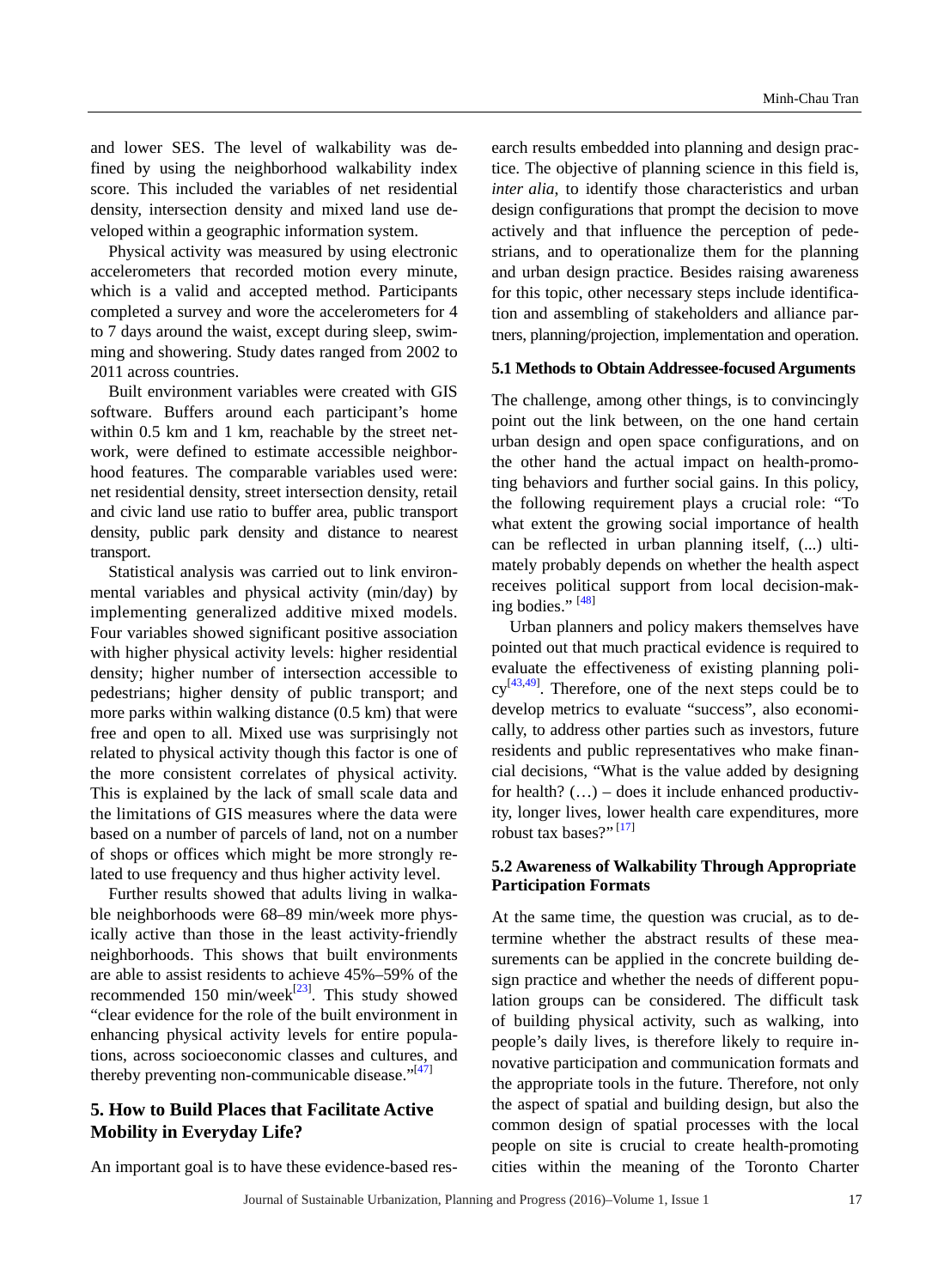$(2010)^{[50]}$  $(2010)^{[50]}$  $(2010)^{[50]}$ : "Make the healthy choice the easy choice!" Political education is a prerequisite when it comes to mobilizing planning and policy on the one hand and the people on the other for implementing health-promoting construction measures. The first step is to raise awareness among the participants and stakeholders for this topic.

## **5.3 Walk Audits, Temporary Urban Interventions and "Natural Experiments"**

A powerful tool for raising awareness is systematic on-site assessments (walk audits), guided by an auditor, for example, an expert from the urban planning field, so that elaborated suggestions for improvement are adapted to the individual conditions of each area. There are walk audit tools consisting of checklists, questionnaire tools or computer-assisted audit techniques. A new set of digital tools for collecting data of the built environment and linking it with measured people's health outcomes as a reaction to certain urban situations offers new possibilities; specially designed apps on mobile phones and biosensors allowed for recording participants' movements and measuring their excitement, interest, and levels of stress, locating and visualizing them in a map such as in the experiments conducted by Ellard and Montgomery in New York, Berlin and Mumbai.<sup>[51]</sup>

Urban temporary intervention in public space is another instrument of procedural urban development seen as part of planning and participation processes. This could give impetus to possible long-term healthpromoting behavioral change. Temporary street closures for automobiles, for example, can appear as a test and preliminary step to future project opportunities, how streets can be designed to be more pedestrian-friendly and thus inviting the people to reside [\(Figure 5\)](#page-7-0). With relatively few resources conditions can be created for more security and social participation in public space. People can perceive, feel and live their new space. Temporary conversions can activate streets and present local retail and community facilities. Through this process there will be a direct feedback from the users, and the effectiveness of the measures can be examined. In practice, these temporary changes have often given impetus to a permanent transformation: What had initially been regarded as an experiment by the city was rebuilt into a permanent solution following a positive evaluation. This method could meet "long-standing calls for 'natural experiments' in research." $[17]$ 

Windows of opportunities should be recognized and utilized by these ideas as be linked to existing initiatives or urban redevelopment projects. Thus, this provides a specific opportunity for research to carry out "natural experiments" to evaluate before and after effects concerning health impacts, even if transport policy or structural changes are not primarily aimed at changing health behavior. These pre- and post-evaluations provide valuable information, which typical cross-sectional studies are unable to provide.

## **6. Conclusion**

Apparently it is a worldwide phenomenon that planning and urban development are not committed enough to health issues but still to the automobile and to urban mobility, which is dealt in a highly sectoral way and not considering social and health implications. In the end, for all sectors dealing with the planning and design of health-promoting cities and neighborhoods it is a matter of pursuing the common goal of reducing health threatening conditions, promoting human health, and at the same time increasing the

<span id="page-7-0"></span>

Figure 5. Urban intervention "Urban Living Room" in Essen — before / after. (Source: Institute of City Planning and Urban Design)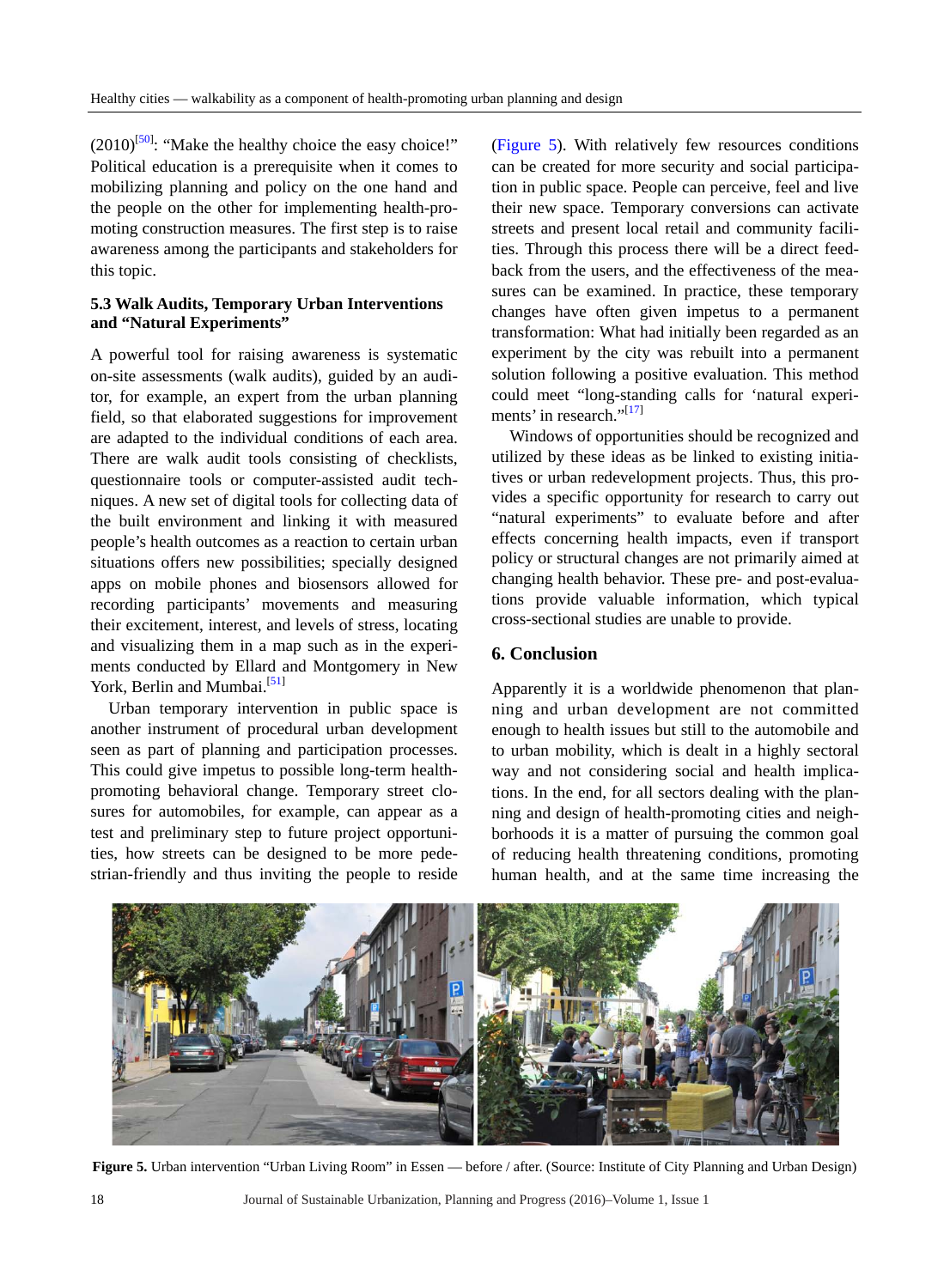quality of life for urban population. Cooperative research approaches based on findings in urban planning, urban design, transport planning, health sciences and socio-spatial research represent an important step in the efforts of creating healthier and more livable cities and neighborhoods.

But for those research findings to reach those in practice, who plan, design and build our cities, neighborhoods and street spaces, appropriate investment and communication formats and other support as by urban sociologists, educators and communication scientists are required. Strategic measures beyond mere changes in the built environment may also call for educational campaigns in public health, the exchange of information about health promoting urban planning as also the use of new media, changes in legal requirements, the encouragement of public dialogue and creating opportunities for participation and co-deliberation.

After 60 years of implementing the concept of a car-friendly city, it is time to return to a health-promoting and human oriented city. Facing energy shortages and social justice, it is important to apply a human scale in order to create healthy living and working conditions for all.

## **Conflict of Interest and Funding**

No conflict of interest was reported.

#### **References**

- <span id="page-8-0"></span>1. World Health Organization (WHO), 2010, *Hidden cities: unmasking and overcoming health inequities in urban settings*, viewed July 13, 2014, [<http://www.who.int/kobe\\_centre/publications/hiddencit](http://www.who.int/kobe_centre/publications/hiddencities_media/who_un_habitat_hidden_cities_web.pdf) [ies\\_media/who\\_un\\_habitat\\_hidden\\_cities\\_web.pdf>](http://www.who.int/kobe_centre/publications/hiddencities_media/who_un_habitat_hidden_cities_web.pdf)
- <span id="page-8-1"></span>2. Corburn J, 2004, Confronting the challenges in reconnecting urban planning and public health. *American Journal of Public Health*, vol.94(4): 541–546.
- <span id="page-8-2"></span>3. Frumkin H, Frank L and Jackson R J, 2004, Design, planning and building for healthy communities, in *Urban Sprawl and Public Health*, Island Press, Washington  $D C$
- <span id="page-8-3"></span>4. Tiwari G, 2015, Time for new mobility paradigm: challenges and opportunities facing pedestrian infrastructure in cities. *Presentation at the WALK21 Conference*, viewed October 22, 2015, Academic OneFile database.
- <span id="page-8-4"></span>5. South China Morning Post*,* 2015*, Smog in northeast China at nearly 50 times World Health Organisation safe limits*, viewed November 10, 2015, [<http://www.scmp.com/news/china/society/article/1877](http://www.scmp.com/news/china/society/article/1877282/smog-northeast-china-nearly-50-times-world-health-organisation) [282/smog-northeast-china-nearly-50-times-world-health](http://www.scmp.com/news/china/society/article/1877282/smog-northeast-china-nearly-50-times-world-health-organisation)

[-organisation>](http://www.scmp.com/news/china/society/article/1877282/smog-northeast-china-nearly-50-times-world-health-organisation)

- <span id="page-8-5"></span>6. Omran A R, 1971, The epidemiologic transition. A theory of the epidemiology of population change. *Milbank Memorial Fund Quarterly*, vol.3(4): 731–757. [http://dx.doi.org/10.1111/j.1468-0009.2005.00398.x.](http://dx.doi.org/10.1111/j.1468-0009.2005.00398.x)
- <span id="page-8-6"></span>7. Holt-Lunstad J, Smith T B and Layton J B, 2010, Social relationships and mortality risk: a meta-analytic review. *PLoS Medicine,* vol.7(7): e1000316. [http://dx.doi.org/10.1371/journal.pmed.1000316.](http://dx.doi.org/10.1371/journal.pmed.1000316)
- <span id="page-8-7"></span>8. Giles-Corti B, [Macintyre](http://www.ncbi.nlm.nih.gov/pubmed/?term=Macintyre%20S%5BAuthor%5D&cauthor=true&cauthor_uid=13677967) S, [Clarkson J P,](http://www.ncbi.nlm.nih.gov/pubmed/?term=Clarkson%20JP%5BAuthor%5D&cauthor=true&cauthor_uid=13677967) *et al*. 2003. Environmental and lifestyle factors associated with overweight and obesity in Perth, Australia. *American Journal of Health Promotion*, vol.18(1): 93–102.
- <span id="page-8-8"></span>9. Saelens B E, Sallis J F and Frank L D, 2003, Environmental correlates of walking and cycling: findings from the transportation, urban design, and planning literatures. *Annals of Behavioral Medicine*, vol.25(2): 80–91. [http://dx.doi.org/10.1207/S15324796ABM2502\\_03.](http://dx.doi.org/10.1207/S15324796ABM2502_03)
- <span id="page-8-9"></span>10. Chelala C, 2015, *Obesity outpaces growth in China*, The Japan Times*,* viewed October 24, 2015, [<http://www.japantimes.co.jp/opinion/2015/05/10/commen](http://www.japantimes.co.jp/opinion/2015/05/10/commentary/world-commentary/obesity-outpaces-growth-in-china/) [tary/world-commentary/obesity-outpaces-growth-in-china/>](http://www.japantimes.co.jp/opinion/2015/05/10/commentary/world-commentary/obesity-outpaces-growth-in-china/).
- <span id="page-8-10"></span>11. Syme L, 2004, *Social determinants of health: the community as an empowered partner*, Centers for Disease Control and Prevention, viewed June 25, 2014, [<http://www.cdc.gov/pcd/issues/2004/jan/03\\_0001.htm>](http://www.cdc.gov/pcd/issues/2004/jan/03_0001.htm)
- <span id="page-8-11"></span>12. Corburn J, 2009, *Towards the Healthy City: People, Place and the Politics of Planning*, MIT Press, Cambridge.
- <span id="page-8-12"></span>13. World Health Organization (WHO), 2010, *Why urban health matters*, viewed July 13, 2014, [<http://www.who.int/world-health-day/2010/media/whd](http://www.who.int/world-health-day/2010/media/whd2010background.pdf) [2010background.pdf>](http://www.who.int/world-health-day/2010/media/whd2010background.pdf)
- <span id="page-8-13"></span>14. Barton H, 2005, A health map for urban planners — towards a conceptual model for healthy, sustainable settlements. *Built Environment*, vol.31(4): 339–355.
- <span id="page-8-17"></span>15. Dahlgren G and Whitehead M, 1991, *Policies and strategies to promote social equity in health: background document to WHO — strategy paper for Europe*, Institute for Future Studies, Stockholm, Sweden.
- <span id="page-8-14"></span>16. *Designed to move*, n.d., viewed September 30, 2015, [<http://www.designedtomove.org>](http://www.designedtomove.org/)
- <span id="page-8-15"></span>17. Bassett E M, 2014, *Designing the Healthy Neighborhood: Deriving Principles from the Evidence Base*, Hart Howerton, University of Virginia.
- <span id="page-8-16"></span>18. Wilkinson R and Marmot M, (eds.) 1998, *The solid facts: social determinants of health.* WHO Regional Office for Europe, Copenhagen.
- <span id="page-8-18"></span>19. Barton H and Tsourou C, 2000, *Healthy Urban Planning*, World Health Organisation, Europe, Spon Press, Europe.
- <span id="page-8-19"></span>20. Dockery D W, Pope C A III, Xu X, *et al.* 1993, An association between air pollution and mortality in six U.S.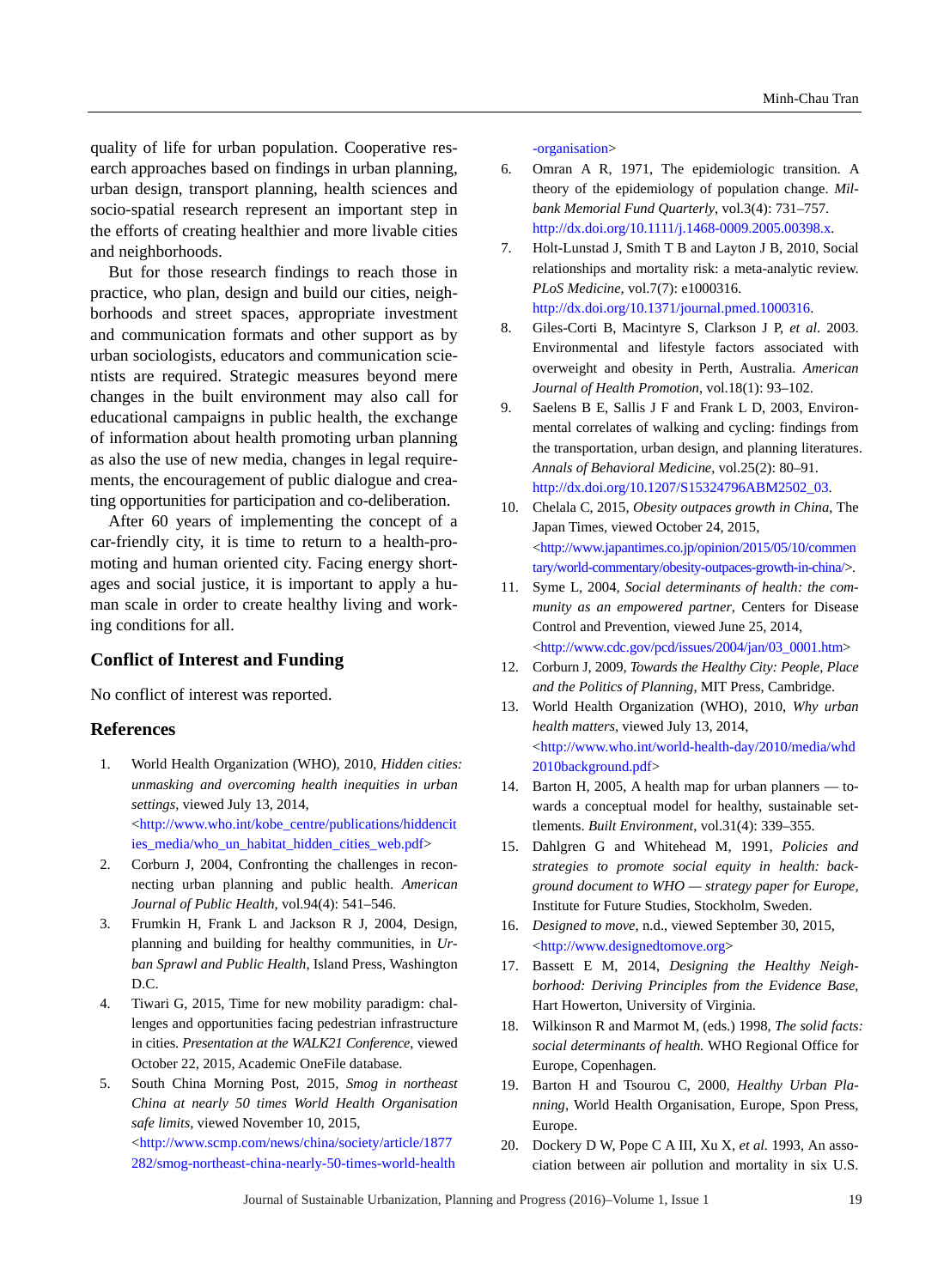cities. *The New England Journal of Medicine*, vol.329: 1753–1759.

[http://dx.doi.org/10.1056/NEJM199312093292401.](http://dx.doi.org/10.1056/NEJM199312093292401)

- <span id="page-9-0"></span>21. Sallis J F, Cervero R B, Ascher W, *et al*. 2006, An ecological approach to creating active living communities. *Annual Review Public Health*, vol.27: 297–322. [http://dx.doi.org/10.1146/annurev.publhealth.27.021405.](http://dx.doi.org/10.1146/annurev.publhealth.27.021405.102100) [102100.](http://dx.doi.org/10.1146/annurev.publhealth.27.021405.102100)
- <span id="page-9-1"></span>22. MiD (Mobility in Germany), Institute for Applied Social Sciences Ltd. and German Aerospace Center 2010, *Mobility in Germany 2008, Report Structure – Volume – Emissions – Trends*. Bonn and Berlin, viewed June 3, 2015, German,

[<http://www.mobilitaet-in-deutschland.de/pdf/MiD2008](http://www.mobilitaet-in-deutschland.de/pdf/MiD2008_Abschlussbericht_I.pdf) [\\_Abschlussbericht\\_I.pdf>](http://www.mobilitaet-in-deutschland.de/pdf/MiD2008_Abschlussbericht_I.pdf)

- <span id="page-9-2"></span>23. Robert Koch Institute, 2010, *Health reporting in Germany. Facts and figures: results of the study "Health in Germany 2009"*, Berlin, German.
- <span id="page-9-3"></span>24. Lee I M, Shiroma E J, Lobelo F, *et al*. 2012, Impact of physical inactivity on the world's major non-communicable diseases. *The Lancet*, vol.380(9838): 219–229. [http://doi.org/10.1016/S0140-6736\(12\)61031-9.](http://doi.org/10.1016/S0140-6736(12)61031-9)
- <span id="page-9-4"></span>25. *World Health Organization (WHO) 2009*: 10, viewed June 3, 2015, [<http://www.who.int/gho/publications/world\\_health\\_stat](http://www.who.int/gho/publications/world_health_statistics/EN_WHS09_Full.pdf) [istics/EN\\_WHS09\\_Full.pdf>](http://www.who.int/gho/publications/world_health_statistics/EN_WHS09_Full.pdf)
- <span id="page-9-5"></span>26. Gehl J, 2010, *Cities for People*, Island Press, Washington D.C.
- <span id="page-9-6"></span>27. Robertson-Wilson J and Giles-Corti B, (eds) 2010, Walkability, neighbourhood design, and obesity, in *Obesogenic Environments: Complexities, Perceptions and Objective Measures*, Wiley-Blackwell, Oxford: 21–39. [http://dx.doi.org/10.1002/9781118786611.ch3.](http://dx.doi.org/10.1002/9781118786611.ch3)
- <span id="page-9-7"></span>28. Tran M C and Schmidt J A, 2014, Walkability from the perspective of urban and transport planning, in J Bucksch and S Schneider, *Walkability — The Handbook for Promotion of Physical Activity in the Community*, Hans Huber, Bern, 61–71, German.
- <span id="page-9-8"></span>29. Rogers S H, Halstead J M, Gardner K H, *et al*. 2010, Examining walkability and social capital as indicators of quality of life at the municipal and neighborhood scales. *Journal of Applied Research in Quality of Life*, vol.6(2): 201–213[. http://dx.doi.org/10.1007/s11482-010-9132-4.](http://dx.doi.org/10.1007/s11482-010-9132-4)
- <span id="page-9-9"></span>30. Walljasper J, 2013, *Walking as a way of life movement for health & happiness*, viewed April 22, 2016, [<http://everybodywalk.org/media\\_assets/WalkingAsAW](http://everybodywalk.org/media_assets/WalkingAsAWayOfLife1_Final.pdf) [ayOfLife1\\_Final.pdf>](http://everybodywalk.org/media_assets/WalkingAsAWayOfLife1_Final.pdf)
- <span id="page-9-10"></span>31. Cervero R and Kockelman K, 1997, Travel demand and the 3ds: density, diversity, and design, *Transportation Research Part D: Transport and Environment*, vol.2(3): 199–219. [http://dx.doi.org/10.1016/S1361-9209\(97\)00009-6.](http://dx.doi.org/10.1016/S1361-9209(97)00009-6)

<span id="page-9-11"></span>32. Vogler P and Kühn E, (eds.) 1957, Medicine and urban design, *A Handbook for Healthy Urban Design*, Volume 1 and 2, Urban & Schwarzenberg, Munich, Berlin, Vienna, German.

- 33. ILS Institute of Regional and Urban Development Research of North Rhine-Westphalia, (eds.) 1979, in *Space for Pedestrians*, Dortmund: 1–3, German.
- <span id="page-9-12"></span>34. ILS Institute for Regional and Urban Development Research of North Rhine-Westphalia, (eds.) 2001, in *Pedestrian Traffic — A Planning Guide for Practice*, Series Bausteine 24, Dortmund, German.
- <span id="page-9-13"></span>35. Rodenstein M, (eds) 1996, City and hygiene since the 18th century, in *Does City Make us Sick? Dealing with Health and Disease*, Dölling and Galitz, Hamburg, German.
- <span id="page-9-14"></span>36. Lee C and Moudon A V, 2006, Correlates of walking for transportation or recreation purposes. *Journal of Physical Activity and Health*, vol.3(sup.1): 77–98.
- <span id="page-9-15"></span>37. Brownson R C, Hoehner C M, Day K *et al.* 2009, Measuring the built environment for physical activity: state of the science. *American Journal of Preventive Medicine*, vol.36(4): S99–S123.e12. [http://dx.doi.org/10.1016/j.amepre.2009.01.005.](http://dx.doi.org/10.1016/j.amepre.2009.01.005)
- <span id="page-9-16"></span>38. Sauter D, Hogertz C, Tight M*, et al*. 2010, *Introduction, COST 358 Pedestrians´ Quality Needs: measuring walking, PQN final report — Part B4: documentation*, European Science Foundation*,* viewed September 11, 2010, *<*[http://www.walkeurope.org/uploads/File/publications/](http://www.walkeurope.org/uploads/File/publications/PQN%20Final%20Report%20part%20B4.pdf) [PQN%20Final%20Report%20part%20B4.pdf](http://www.walkeurope.org/uploads/File/publications/PQN%20Final%20Report%20part%20B4.pdf)*>*
- <span id="page-9-17"></span>39. Ewing R and Cervero R, 2010, Travel and the built environment. *Journal of the American Planning Association*, vol.76(3): 265–294. [http://dx.doi.org/10.1080/01944361003766766.](http://dx.doi.org/10.1080/01944361003766766)
- <span id="page-9-18"></span>40. Appleyard D, 1981, *Livable Streets*, University of California Press, Berkeley.
- 41. Whyte W, 1980, *The Social Life Of Small Urban Spaces*, Project for Public Spaces Inc.
- <span id="page-9-19"></span>42. Jacobs J, 1961, *The Death and Life of Great American Cities*, Vintage Books, New York.
- <span id="page-9-20"></span>43. Allender S, Cavill N, Parker M *et al.* 2009, 'Tell us something we don't already know or do!' — the response of planning and transport professionals to public health guidance on the built environment and physical activity. *Journal of Public Health Policy*, vol.30(1): 102–116.

[http://dx.doi.org/10.1057/jphp.2008.43.](http://dx.doi.org/10.1057/jphp.2008.43)

- <span id="page-9-21"></span>44. Tran M C, 2014, Walkability — assessment of structural and urban design features on macro and micro level, in Koch M K, Krüger V, Schmidt A (eds), *Competition Energy Efficient City — Urban Development and Mobility. Energy and Sustainability 4*, Lit Publisher, Berlin-Münster-Vienna-Zurich-London, German.
- <span id="page-9-22"></span>45. Campoli J, 2012*, Made for Walking — Density and*